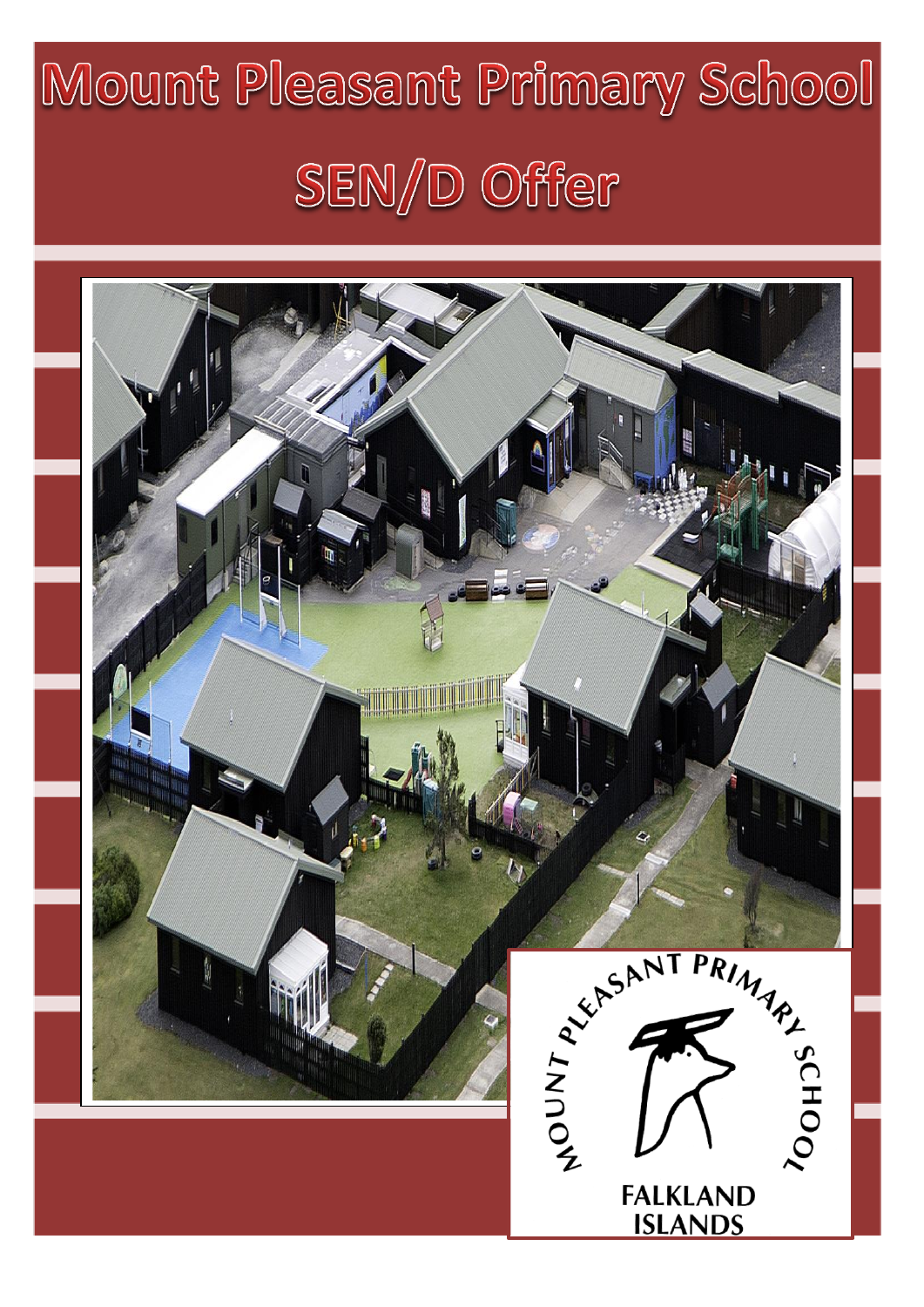## **Early Contact**

- All parents must contact school in advance to advice of posting dates and inform the school of any Special Educational Needs or Disabilities (SEND)/ Gifted and Talented (G&T)/ Health Issues.
- Parents are asked to provide as much information about their child as possible including the contact details for their previous/current school.
- The Head Teacher will contact the previous school for further details and a Pupil Information Profile (PIP) form will be requested. This form will provide information about all child/children including any Special Educational Needs and interventions received.
- Mount Pleasant Primary School (MPPS) will need to provide a Certificate of Educational Clearance for all children before the family will be allowed to make travel arrangements.
- If a child is currently accessing external services, such as Speech & Language Therapy or has a statement of educational needs or a Health & Education Plan then the family must also register with Children's Educational Advisory Service (CEAS) in the UK. Families should not accept a posting until an MOD Assessment of Supportability Overseas (MASO) is complete. If your child has Special Educational Needs a MASO will be crucial in determining whether your family receive a Certificate of Educational Clearance.

## **What is a MASO?**

- The MASO was previously named the SEN enquiry. The aim of a MASO is to ensure schools can provide continuity, high quality education, ensure all pupils benefit from time spent overseas, and pupils' educational needs can be met within locally available resources.
- When parents contact MPPS they will be informed that we will request (or asked to provide consent for) a Pupil Information Profile (PIP) from the current school. This information will include any Special education needs that your child has and any interventions your child currently receives.
- The MASO is for any pupil who has any of the following:
	- $\triangleright$  Support in a school or setting because of special needs or a disability
	- $\triangleright$  Current involvement from other agencies such as health or social care.
	- $\triangleright$  An Educational Health Care (EHC) Plan, a Statement of Special Educational Needs or a Coordinated Support Plan.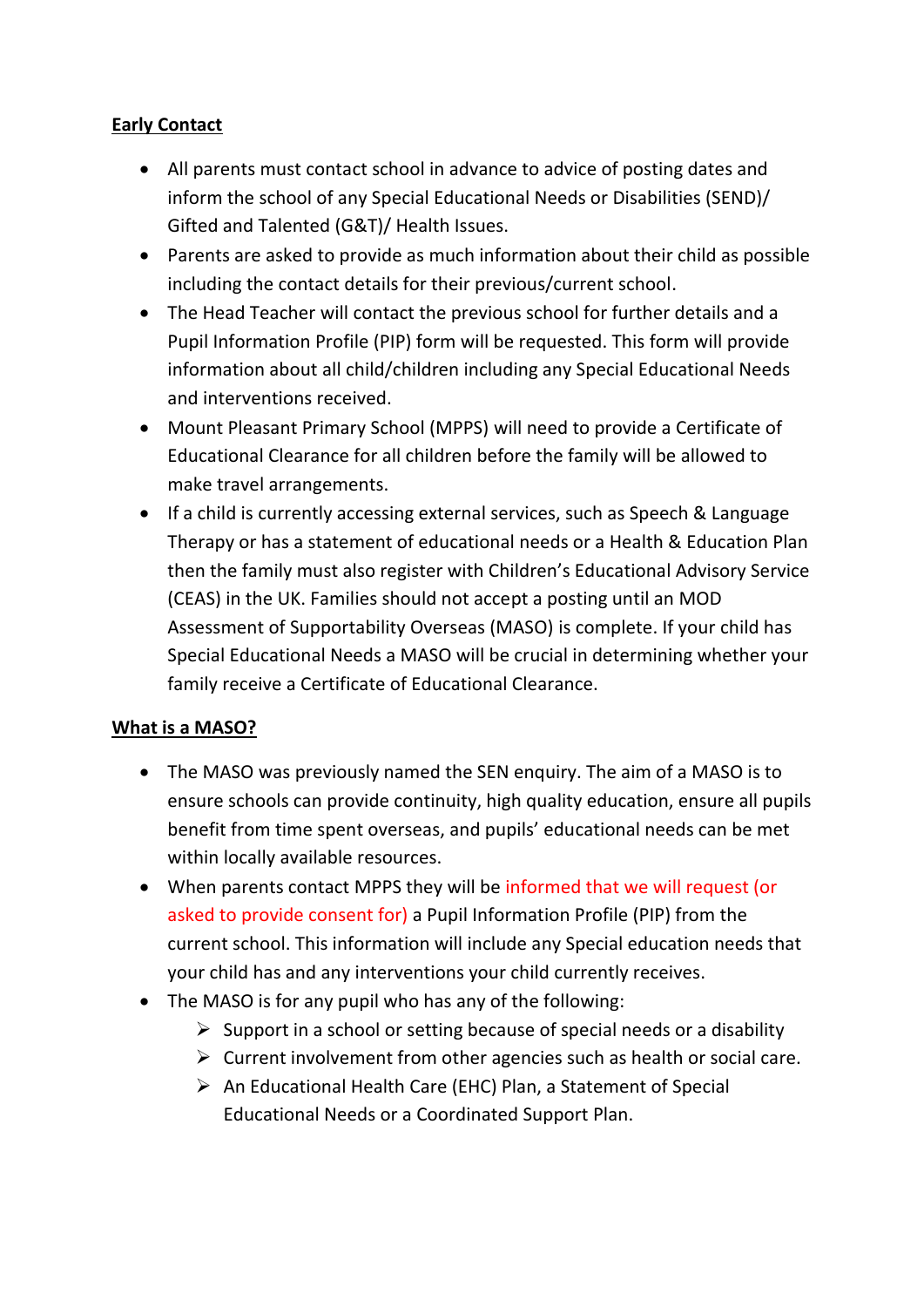- Following the initial information gathering, MPPS will determine either:
	- $\triangleright$  The pupil has no special educational needs, or some low level educational needs which can be met by the school and a certificate of educational clearance is issued.
	- $\triangleright$  The pupil has current involvement from other agencies/educational needs that CAN NOT be met by the school and a MASO will be required. NO certificate of educational clearance will be issued by the school.

## **School Tour and Completion of paperwork**

Prior to arrival in the Falklands and induction appointment will have been made to:

- Complete the Schools Admission Forms giving particulars of their child.
- Provide any records from previous schools, e.g. school reports, SAT scores and levels or Foundation Stage profile scores.
- When admission paperwork is completed, parents and children are taken on a tour of the school. This will include meeting the Head Teacher, class teacher and any learning support staff (if available) and the location of important areas within school such as classroom, hall/lunchroom, toilets, outside area including playground, etc.
- School jumpers, book bags, PE bags and water bottles are all available to buy from the office and parents will have an opportunity to buy these during this visit.

The paperwork needs to be completed and checked before a starting date can be issued.

# **Interventions/Support**

What types of Special Educational Needs Provision are

available for my child in the school?

**Class teacher input through quality first wave teaching.**

**Specific group work with a small group of children.**

Specific group or 1:1 interventions – these may not be supported by external agencies.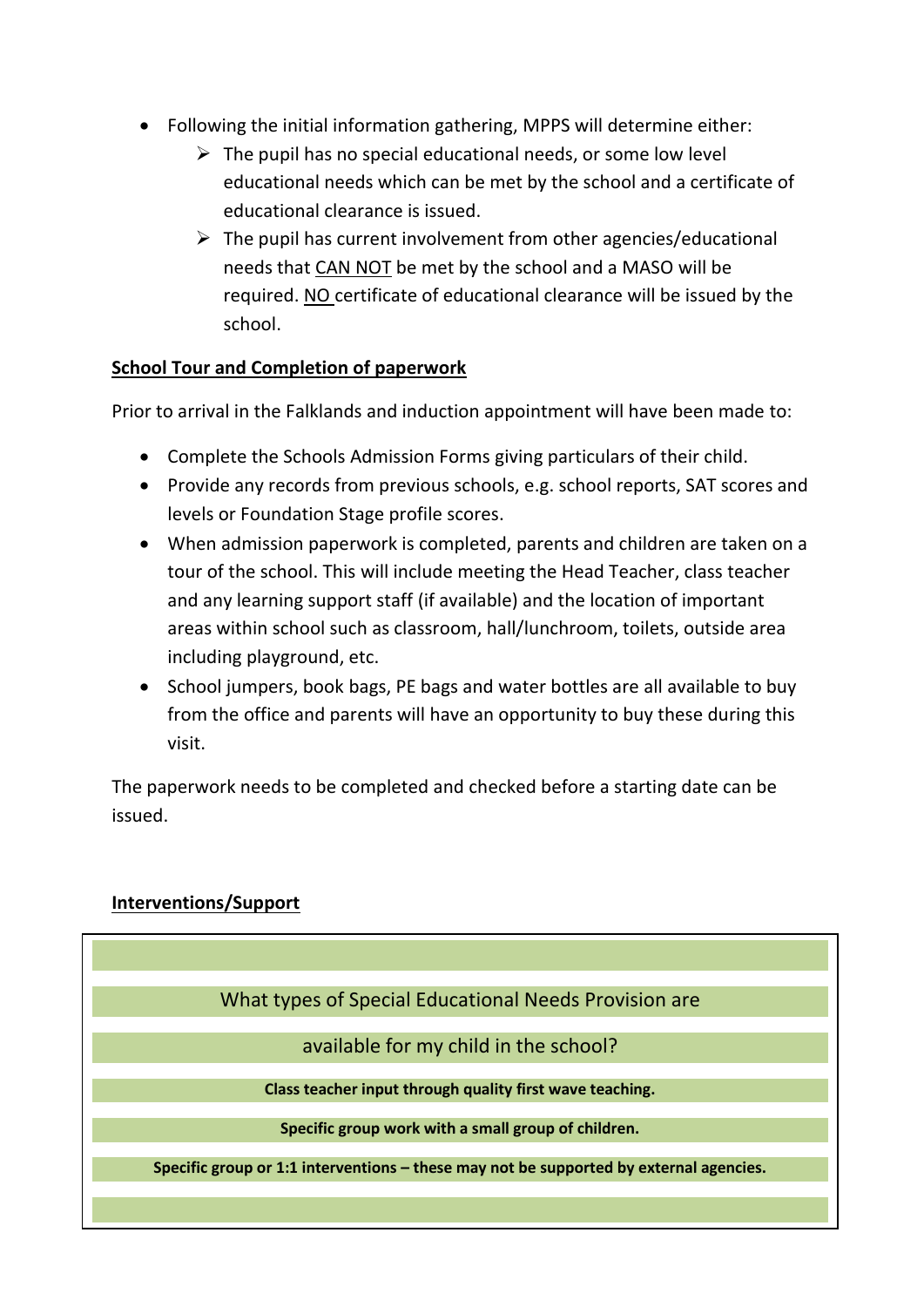This is support for all children with all classes and year groups.

*Wave 1* is what is on offer for all children: effective inclusion of all pupils in highquality everyday personalised teaching. Such teaching will, for example,

- be based on clear objectives that are shared with the children and returned to at the end of the lesson;
- carefully explain new vocabulary;
- use lively, interactive teaching styles and make maximum use of visual and kinaesthetic as well as auditory/verbal learning.



This style of teaching enables children to achieve as it encompasses different learning styles and approaches. This ensures that however an individual child learns, the learning environment will support their attainment and achievement.

*Wave 2* is a targeted specific intervention provision for supporting literacy and numeracy. It is designed to identify specific areas that children are finding challenging, which have not been resolved with quality first wave teaching. Identification of wave 2 support will involve the class teacher/SENCo and Parents/Carers. Small class sizes within MPPS mean that children receiving wave 2 support work in very small groups or 1:1 with an adult.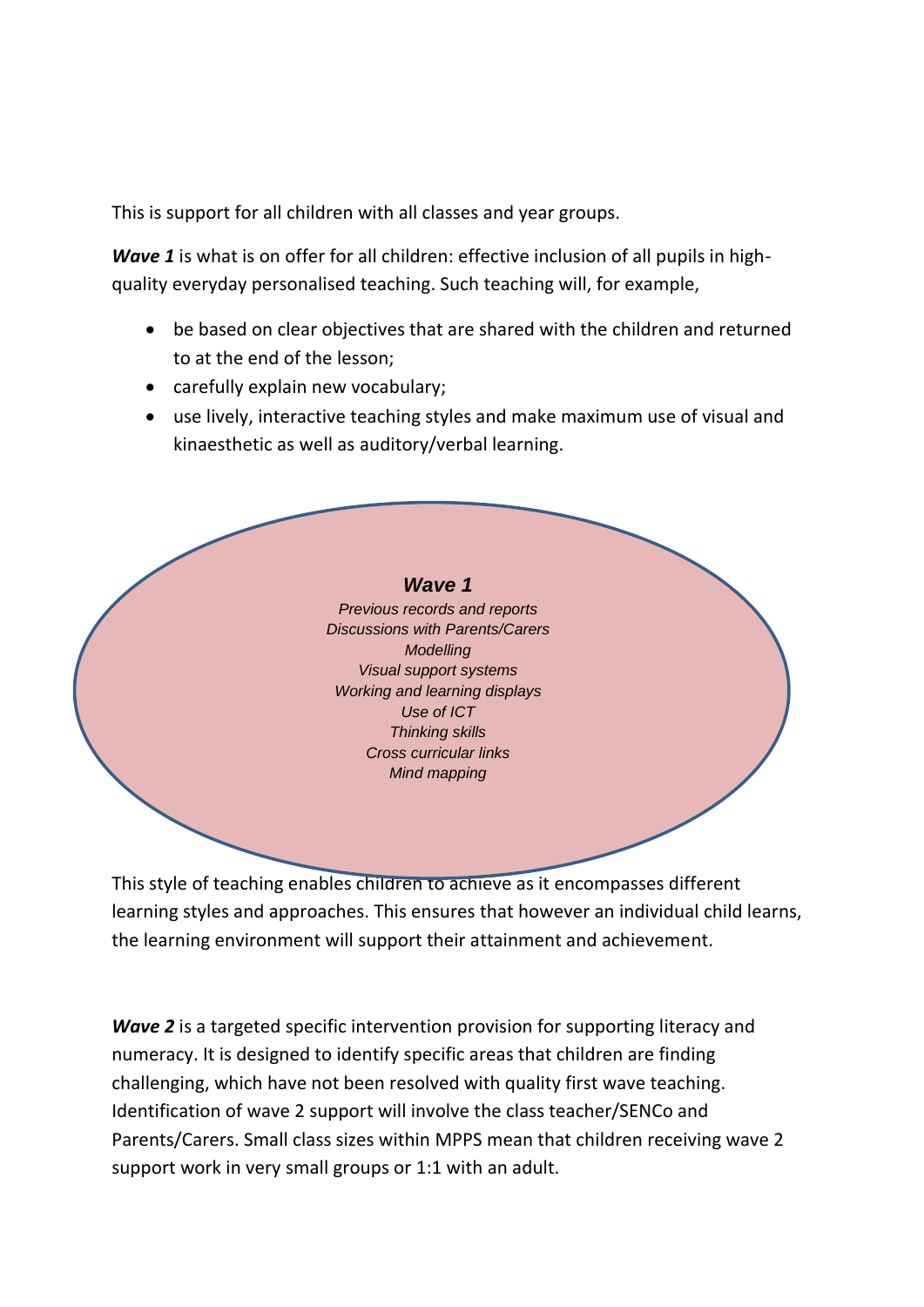#### *Wave 2*

*Specific intervention usually via LSA Literacy based programmes may include: Booster phonics sessions Hand writing techniques Reciprocal reading Language support*

*In class support via LSA during some lessons and continued quality first wave 1 teaching.*

Wave 3 is a deeper intervention offering more personalised solutions to be used if Wave 2 hasn't worked. **As we have very limited external support we may not be able to offer your child the necessary wave 3 intervention.**

## **Identification of Special Education Needs**

All SCE schools working with children with SEN make every effort to support and assistance for children is transparent and sensitively handled. Equally, it is encouraged that everybody involved with the child work together in the identification and other processes related to SEN. This offers the best opportunity for accurate and early identification to allow a timely and appropriate intervention or other for other arrangements to be made. It is our commitment to ensure that the pupil and parents/carers voice are listened to throughout the process.

## **Formation of Provision Maps**